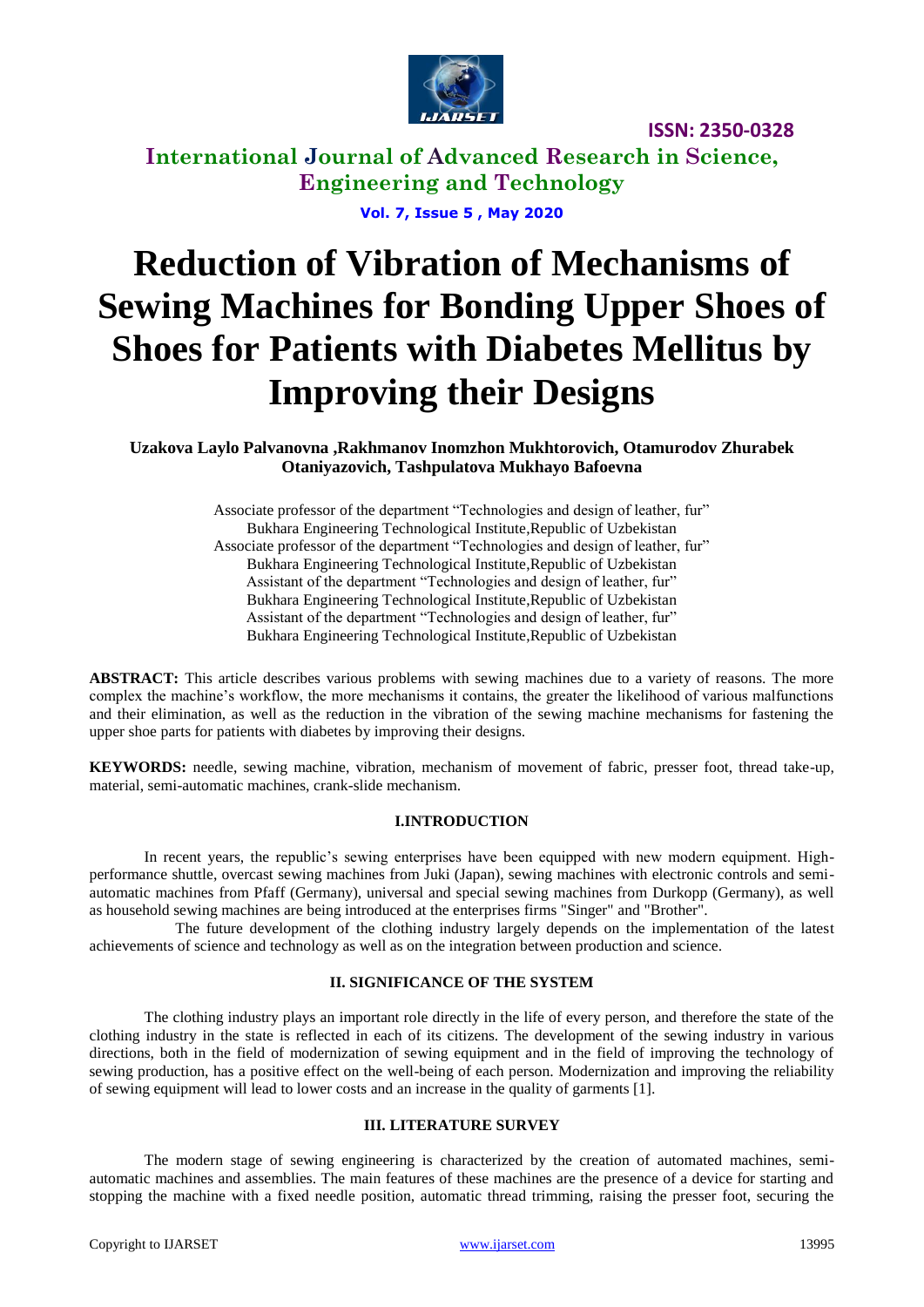

**ISSN: 2350-0328**

### **International Journal of Advanced Research in Science, Engineering and Technology**

#### **Vol. 7, Issue 5 , May 2020**

stitch, monitoring the breakage of the threads, etc. In modern semi-automatic machines, the tasks of separating parts from the bundle, automatically feeding them to the sewing area, their orientation during the joining process and, finally, automatic removal after the end of the operation were solved. In the future, the combination of a loading and unloading robot with a semi-automatic machine led to the creation of sewing units. The sewing unit is reliable, high-performance, and electronic control makes it possible to minimize the operator's labor, reducing its actions only to loading parts of the robot hopper cut and changing cassettes [2].

There may be various malfunctions in the operation of the sewing machines due to a wide variety of reasons. The more complicated the workflow of a machine, the more mechanisms it has, the greater the likelihood of various problems. The machine will never work correctly if, for one reason or another, the necessary coordination of the movements of its working bodies is violated, if these working bodies are improperly installed or are so worn out during operation that they require replacement.

#### **IV. METHODOLOGY**

Many malfunctions are easily eliminated by appropriate adjustment and commissioning of the machine and the correction of seemingly very small defects, which, however, significantly affect the operation of the machine[3].

The main problems with each sewing machine include skipped stitches, broken threads, incorrect stitching, needle breakage, and poor fabric advancement.

The following can be attributed to malfunctions of the material transfer mechanism:

- poor material progression (stitches of different lengths). The main reason is blunting or clogging of the teeth of the conveying roller (or lath), causing it to slip relative to the lower material;
- poor advancement may occur if the teeth of the rail or the transporting roller above the needle plate are not sufficiently raised (raised), especially when sewing thick materials;
- the rough supporting surface at the presser foot, causing excessive friction, can impede the advancement of the upper material and cause the lower one to fit;
- poor material advancement can also be caused by inappropriate presser foot pressure on the material. If the pressure is too weak, the teeth of the rail (or roller) will not sufficiently capture the material, on the other hand, too much pressure, causing considerable friction, can slow down the progress of the material;
- $\cdot$  in case of inconsistency in the operation of the needle mechanisms and material transportation (if in machines with a non-tilting needle, the material transportation process begins when the needle has not yet left the material) inevitably there are violations in the process of material transportation and deformation of the holes punctured by the needle;
- $\triangle$  the defective feed should also include a curved line, which is caused by improperly setting the foot in relation to the rail. If the support plane of the foot and the plane of the tops of the teeth of the staff are not parallel, this defect causes a shift of the material during sewing.

Known mechanisms for moving material, for example, to a single-needle shuttle shoe sewing machine, are made in the form of a device for moving a needle together with material, a lower call sign and an upper pressure roller. The pressure roller from the pinion on the call sign shaft uses pinion-driven rollers placed under the machine platform in the vertical and horizontal parts.

#### **V. EXPERIMENTAL RESULTS**

The disadvantage of these mechanisms is its inaccurate operation and installation difficulties.

So, in the drive of the upper pressure roller of the aforementioned mechanism there is a chain gear, the presence of which reduces the accuracy of the mechanism (especially at the time of starting the machine and due to the choice of gaps in the chain gear). As a result, the upper roller will slow down the upper layer of the material, and the stitches corresponding to the start of the machine may turn out to be unsatisfactory in quality.

The proposed mechanism does not have these drawbacks.

In order to improve the accuracy and ease of installation, the drive to the pressure roller is equipped with a vertical key shaft. This shaft is connected to the horizontal shaft in the machine sleeve by means of helical gears and ends with a blade that engages with the groove of the vertical roller. The latter is connected by a pair of bevel gears with a pressure roller. The shaft is mounted on a frame detachable from the machine head.

Figure 1 shows the kinematic diagram of the sewing machine in which the proposed mechanism for moving the material is applied.